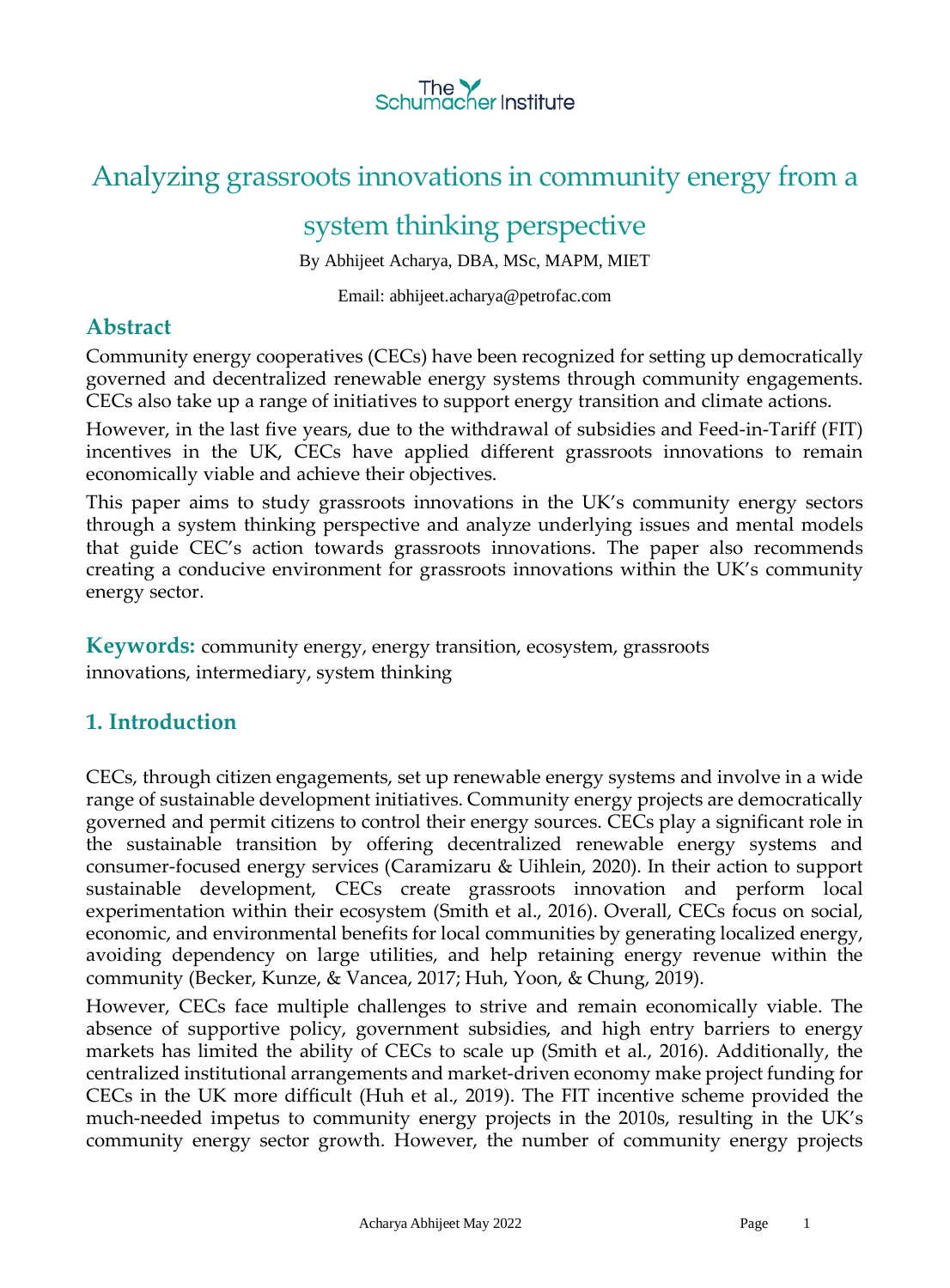

started falling after April 2019 in the UK, when community energy projects were no longer eligible for the FIT scheme.

Under the government's unfavorable and top-down policy enactment, the intermediary organizations play an important role in supporting community energy development in the UK. Intermediary organizations are part of the CEC business ecosystem and empower niche CECs to unlock their true potential in the energy transition process (Bush et al., 2017). Intermediaries are represented by different actors, such as citizen groups, trusts, or nonprofit organizations (Seyfang et al., 2014). Intermediaries are umbrella organizations who support CECs with development and administrative services at the local level (Community Energy England, 2018).

Because of market-oriented and unfavorable UK policies, the CECs collaborate with intermediaries who are part of community energy business ecosystems (Acharya & Cave, 2020). Notwithstanding the adversity the CECs face in the UK, the community groups are willing to collaborate and work with city councils and local authorities to address the climate emergency. The outlook of CECs remains positive in the UK without depending on government funds and grants, and they are willing to develop innovative solutions. Acharya and Cave (2020) highlighted that CECs apply entrepreneurial and innovative business practices such as (1) working in a shared ownership model, (2) exploring innovative funding schemes, and (3) creating innovative business models.

This paper aims to analyze grassroots innovations in the UK's Community energy sector from the perspective of system thinking (ST). Using a conceptual lens of ST, we aim to observe and discern patterns of grassroots innovations that CECs across the UK apply to overcome the challenges faced in the UK's energy transition pathway.

Section 1 briefly discussed the role and offerings of community energy and the challenges faced by CECs in the energy transition pathways. In section 2, we discuss the methodology used in this paper. In section 3, we discuss the grassroots innovations concept, its relevance in the community energy sector, elements of the innovation ecosystem, and their interactions. Section 4 discussed the ST approach and why it should be applied to study grassroots innovations in the community energy sector. In section 5, using the ST iceberg model, we observed patterns of grassroots innovations and discussed the underlying structure and mental model of the community energy sector in the UK. Section 6 highlighted emerging patterns of grassroots innovations, underlying issues, and mental models and made recommendations to create a conducive environment for grassroots innovations to thrive.

### **2. Materials and Method**

The paper is based on a literature review of the community energy sector articles published within the last five years. The literature review helped us summarize the key challenges and barriers faced by CECs under the present policy landscape. The study was confined to secondary sources of information from peer-reviewed papers, publications, and reports on the UK's community energy sector and intermediary organizations. First, the paper discusses the GI concept and its relevance in community energy, key activities, and the ecosystem. Second, the ST approach and its applicability in sustainability, then we used the ST iceberg model to analyze the emergence of GIs in the community energy sector.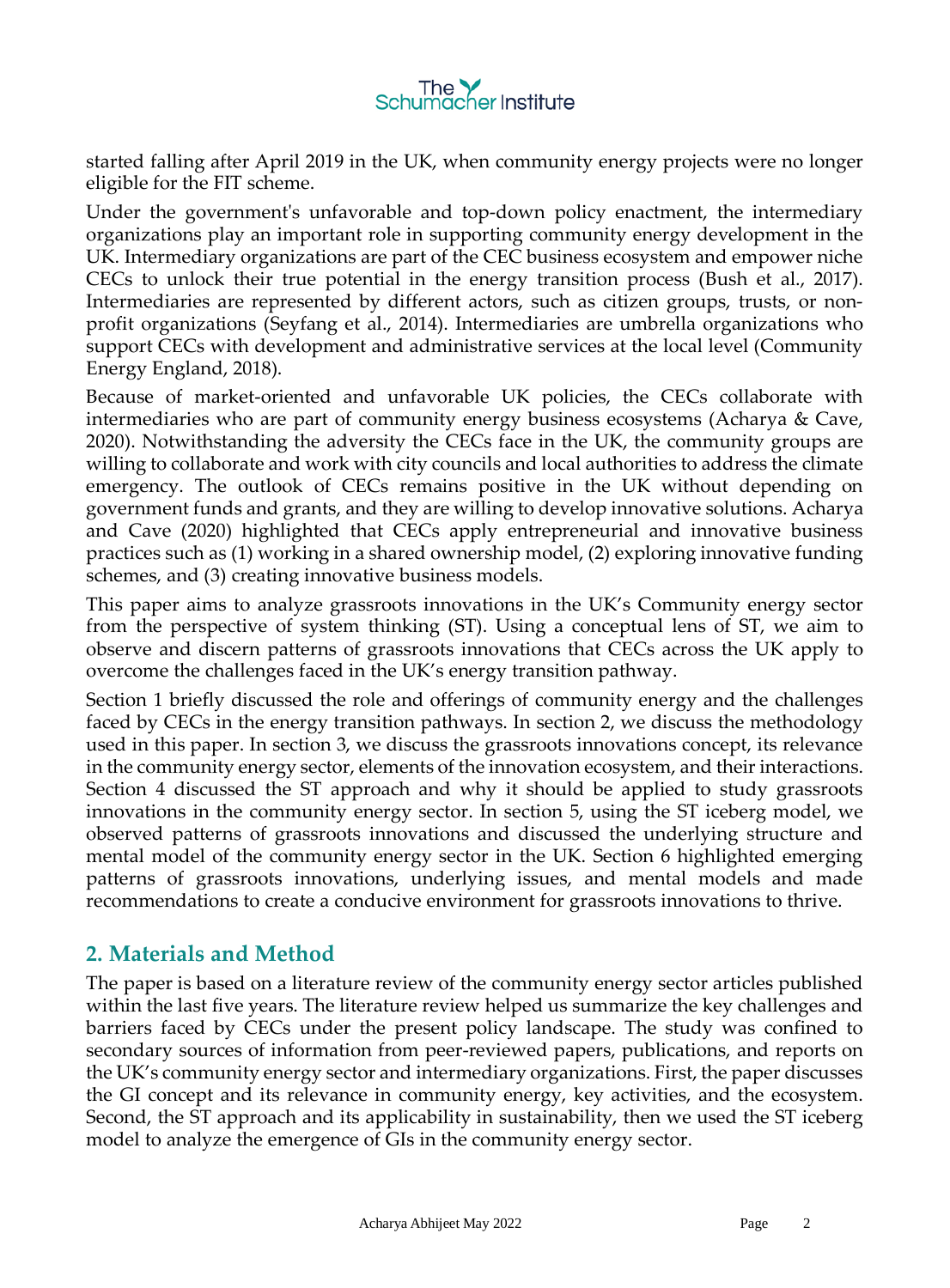

## **3. Grassroots Innovation**

### 3.1 Concept

Grassroots Innovations (GI) emerge from networked activities for bottom-up solutions to support sustainable development. Therefore, GI is a collective and social value creation process driven by social links of local communities and their interactions aimed at building capacity and empowering other actors who are part of this network (Feola & Nunes, 2014; Seyfang & Smith, 2007). Seyfang et al.(2014) suggested GIs have a noticeable difference from market-based innovations (a) their driving force is a social and environmental need rather than rent-seeking, (b) their context is civil society rather than the market economy, (c) they support local and collective value creation rather than profit-seeking, (d) display diverse organizational forms like cooperatives, voluntary and community initiatives, rather than firms and (e) their resource base is voluntary input, grant funding, etc. rather than business loans and commercial income.

Grassroots innovations emerge when existing systems and practices fail to address the community's needs. GI arises through systematic experimentation or trial and error as part of an effort to create a bottom-up solution (Gupta, 2013). According to Feola and Nunes (2014), local contextual factors and matters related to geographical roots play an essential role in the success of GI. Although GIs arise from a local situation and are driven by the interest and values of the local communities involved (Seyfang and Smith, 2007), however, GIs can be replicated across different regions with the help of a) networking, b) intermediary agents, and d) shared learning (Hossain, 2016). GIs have intrinsic and extrinsic benefits; niche practices, as part of the intrinsic benefit, can bring radical changes alternative to the mainstream regime. The extrinsic benefit is the diffusion of niche practices to the mainstream (Seyfang and Smith, 2007).

However, upscaling and diffusion of GIs face multiple barriers: lack of policy support, funding issues, and centralized institutional arrangements. Using a systemic literature review approach, Hossain (2016) observed that community energy, co-housing, agriculture, and organic food are dominant sectors where grassroots innovations are prevalent. This paper is anchored around GI activities in the UK's community energy sector.

## 3.2 GIs in Community Energy

Community-led renewable energy projects emerged in the 1980s; however, only in the mid-1990s UK government recognize the importance of community activities in developing alternate energy sources. In the last three decades, the UK government has liberalized the energy sector by creating new markets and allowing a space for community energy groups to contribute through experimentation and capitalize on available opportunities in the sector (Braunholtz-Speight, 2018).

According to Seyfang et al. (2014), CECs act as grassroots innovation niches involving multiple technologies, social institutions, and business models. CECs cover a range of sustainable activities, including energy generation and conservation projects, upgrading home insulations, and supporting behavior change for a low carbon lifestyle. CECs, as a niche, bring in new ways of doing things to survive and grow that include exploring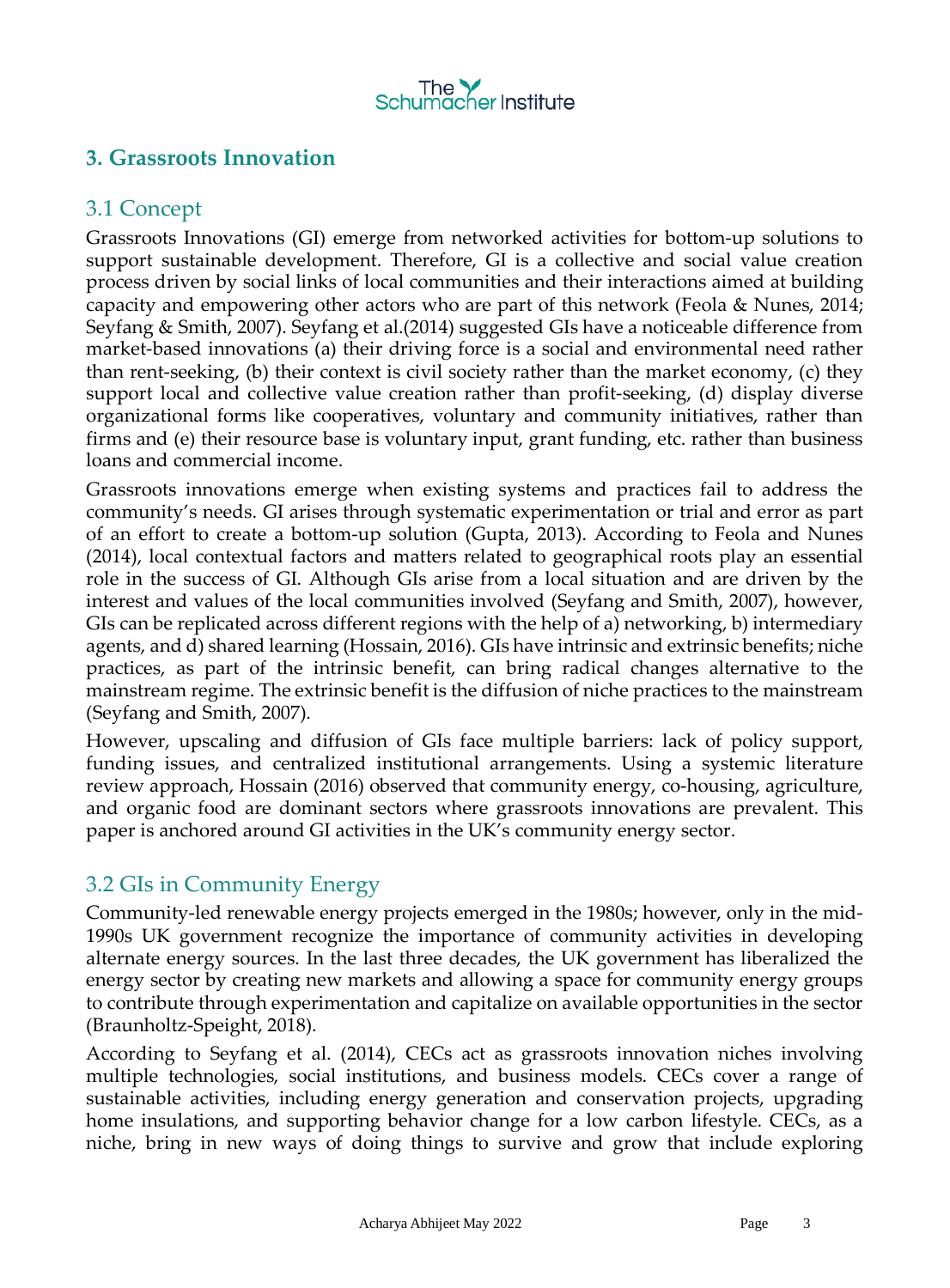

alternative financing mechanisms, creating new institutional arrangements, and promoting change in the social and cultural practices for technology use (Braunholtz-Speight, 2018). CECs, as part of grassroots innovations, use diverse organizational forms, technology, skills, and infrastructures to challenge dominant incumbent regimes (Smith, 2016).

### 3.3 Activites Involved

Post FIT withdrawal in April 2019, CECs in the UK are involved in business model innovation activities to survive unfavorable policy contexts (Nolden et al.,2020). In contrast to traditional cooperative-based structures, CECs apply entrepreneurial and innovative practices to explore new business models. CEC's new business models include (a) large commercial scale solar farms; (b) power purchase agreements, and (c) energy-related services to secure new revenue streams; CECs use (a) collaboration and partnership, (b) new financing models, and (c) innovation and shared knowledge to support new business models (Acharya, 2020). In their actions, CECs demonstrate agility and resilience in the wake of frequent policy changes and changing economics; CECs collaborate with intermediaries to overcome market barriers and improve their business economics in a post-subsidy free environment (Nolden et al., 2020).

Compared to other European countries, the CECs in the UK are entrepreneurially inclined. CECs in the UK operate in hybrid organizational structures such as CBS (Community Benefit Societies) and CIC (Community Interest Company); such a hybrid structure provides agility and resilience to explore new business opportunities. Community Energy England (2018) reported CBS is the most dominant form of organization structure used by 47% of CECs, while just 19% CECs were bona fide cooperatives. CBS secures private funds by issuing membership shares to investors instead of relying on public funds and grants; the CBS model focuses on benefiting a wider community rather than its members (van Veelen, 2017). To overcome the limitation of the bona fide cooperative structure, in 2014, the UK's Financial Conduct Authority (FCA) mandated that all new CECs follow a CBS model (Community Energy England, 2018).

The CBS model helps CECs promote entrepreneurship in a democratic way where members are given voting right in the decision-making process. On the other hand, the CIC-based organizations are social and environmental mission-driven, aim to serve wider communities, and can reinvest their profits in new geographic locations; at the same time, their assets remain locked (Hiteva & Sovacool, 2017).

Under the UK's market-driven policy landscape, access to easy project financing and the higher cost of raising capital are significant barriers to community energy growth (Community Energy England, 2018). Community Energy England reported that in 2018, out of 69 stalled projects, 15 projects were delayed due to inaccessibility to low-cost project financing (Community Energy England, 2019). However, in the last 2-3 years, CECs have started exploring innovative financing schemes. CECs in the UK collaborate with social enterprise banks such as Triodos bank to explore crowdfunding platforms based on innovative financial schemes to attract small and retail investors for project funding and, in return, provide tax-free interests to investors (Acharya & Lisa, 2020).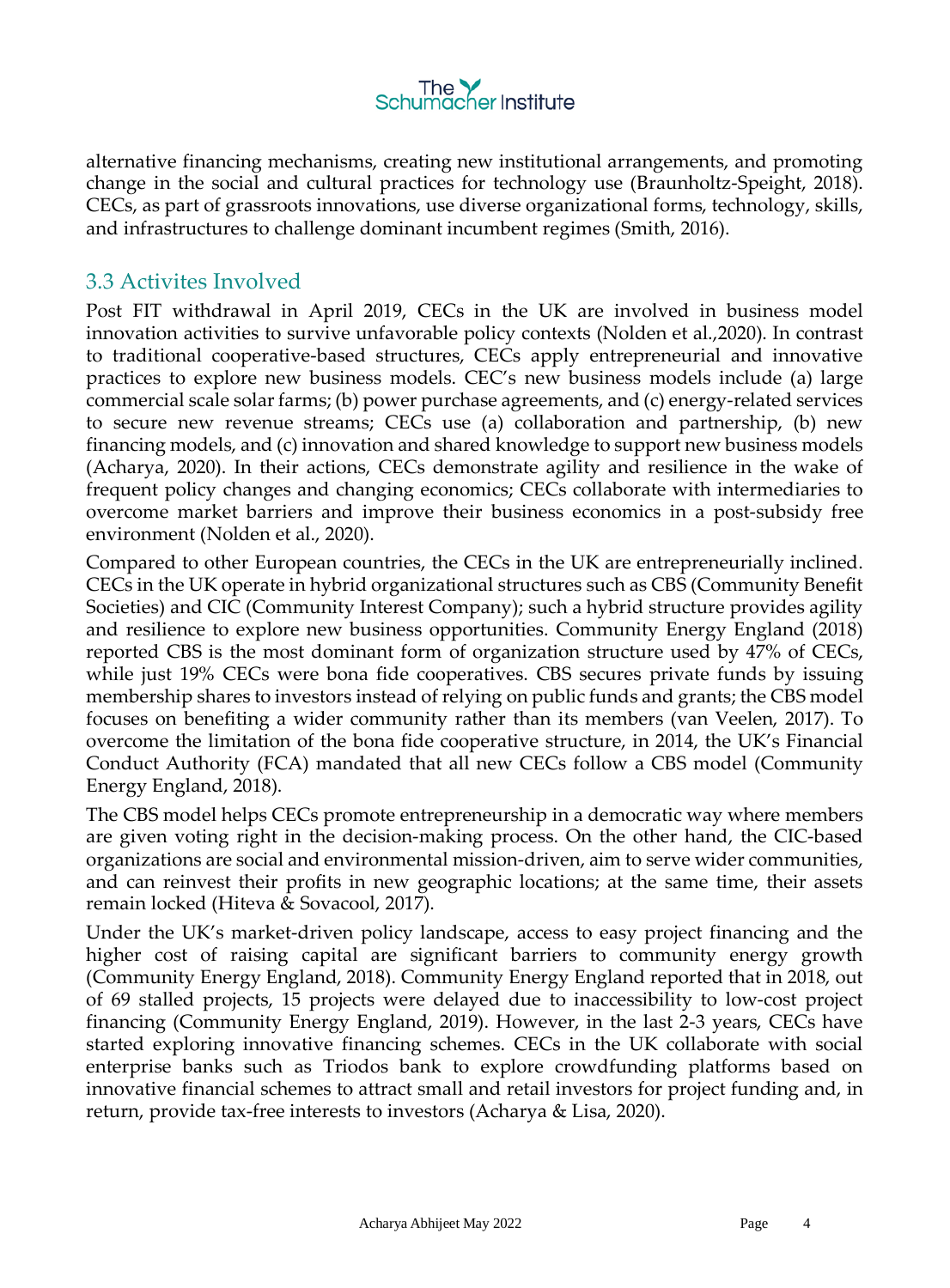

### 3.4 Ecosystem

An innovation ecosystem consists of actors, activities, artifacts, institutions, and their relations that collaborate, complement, and co-evolve to create shared value rather than competing or substituting each other (Granstrand & Holgersson, 2020). The sustainabilityrelated ecosystem comprises people, organizations, policies, and processes working towards a joint mission of improving sustainability (Chan, 2018). Sustainable innovation ecosystems are citizen-centric, promoting citizen engagements and allowing grassroots participation in decision-making (Taratori et al., 2021). In the wake of rapidly changing energy sector policies, the CECs in the UK continue to innovate through new technologies, business models, and partnerships. CECs, along with intermediaries and key sector stakeholders like local authorities, industry organizations, commercial developers, and energy experts, work as an innovation ecosystem to ensure CECs can contribute with maximum value to the ongoing energy transition (Community Energy, 2020). In 2019, 47 CECs collaborated with technology providers to explore low-carbon transport projects; around 90% focused on electric vehicle projects, including community transport, and charging infrastructure (Community Energy, 2020). CECs are exploring innovative business models in energy-related services such as demand-side response, local energy supply, and peer-to-peer (P2P) trading with a variety of partners, including Distribution Network Operators (DNOs), technology start-ups, universities, local authorities (Community Energy, 2019).



Figure-1 (Grassroots Innovation Ecosystem in community energy sector)

Intermediary actors take center stage within the ecosystem and play a key role in facilitating and brokering complex business models on behalf of CECs. In their action to brokering and managing partnerships, these intermediary actors provide legal, commercial, financial, and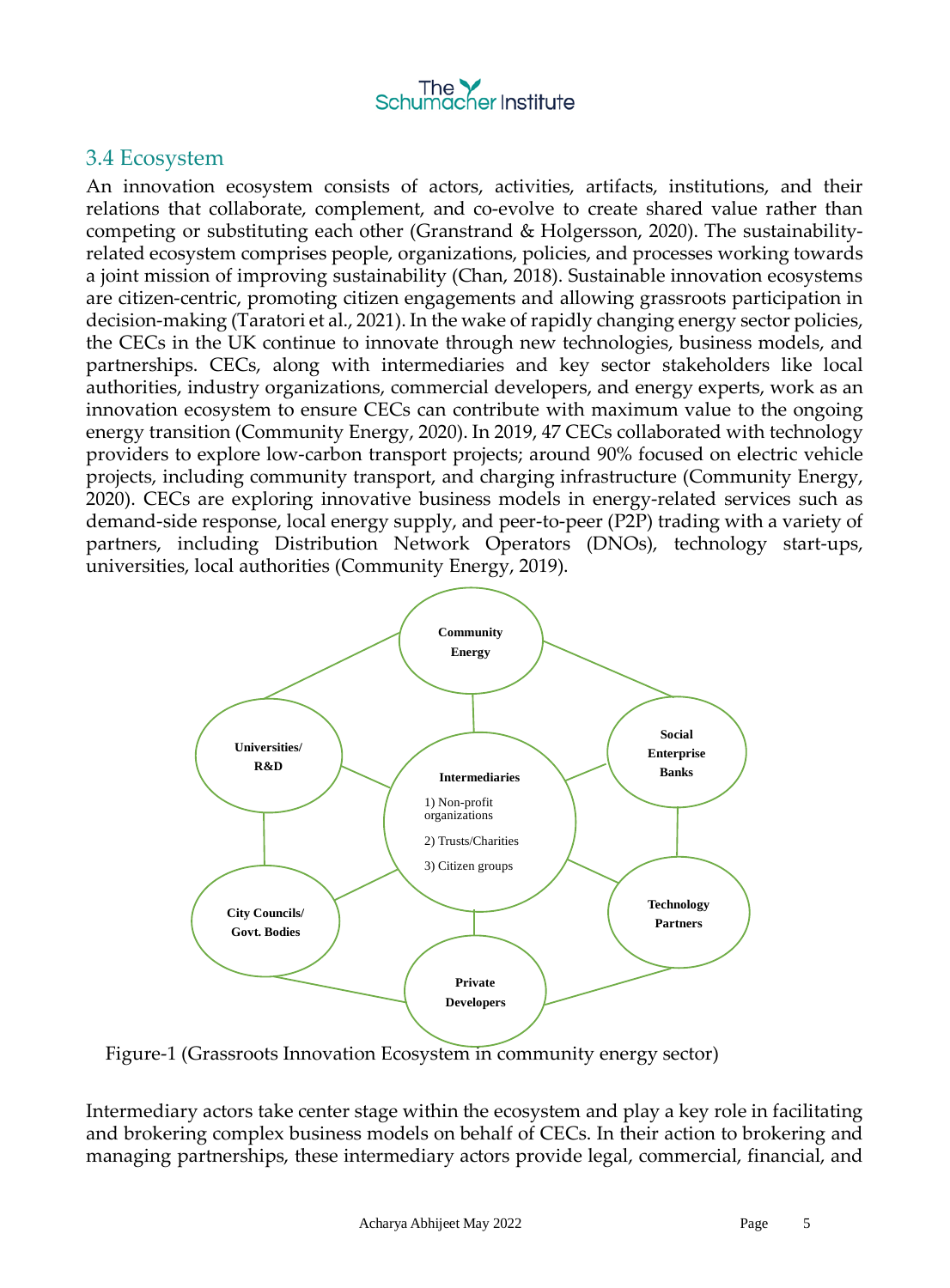# The **Y**<br>Schumacher Institute

technical assistance to set up community projects driven by complex revenue models (Nolden et al.,2020). Intermediary organizations manage shared knowledge and grassroots information effectively. As part of strategic niche management, intermediaries consolidate the learnings flowing 'up' from the grassroots level and repackage it into 'downward' transferrable knowledge to help new projects (Seyfang et al., 2014). in this way, they aggregate learning and resources to help replicate projects in new locations and influence policymakers to adopt niche ideas and practices. In the post-subsidy environment, intermediaries improve economic viability and create localized energy markets by reducing/sharing risks, enabling CECs to benefit in these localized energy markets (Nolden et al.,2020).

### **4. System Thinking approach**

ST is a strategic tool used to study archetypes of organizations or human groups by observing their behaviors over time under the influence of underlying structures. ST involves observing events to identify patterns of behaviors that, in turn, help us surface underlying structures responsible for changed behaviors. By understanding and correcting those not supportive structural issues, we can create long-term solutions to complex problems (Goodman, 1997). According to Arnold and Wade (2015), the ST is an analytic skill used to improve the system capability by identifying and predicting their behaviors and carrying out modifications within the system to improve performance. ST approach is applied to a critical and recurring problem with known history (Goodman, 1997).



Figure-2 (System thinking iceberg model for community energy sector)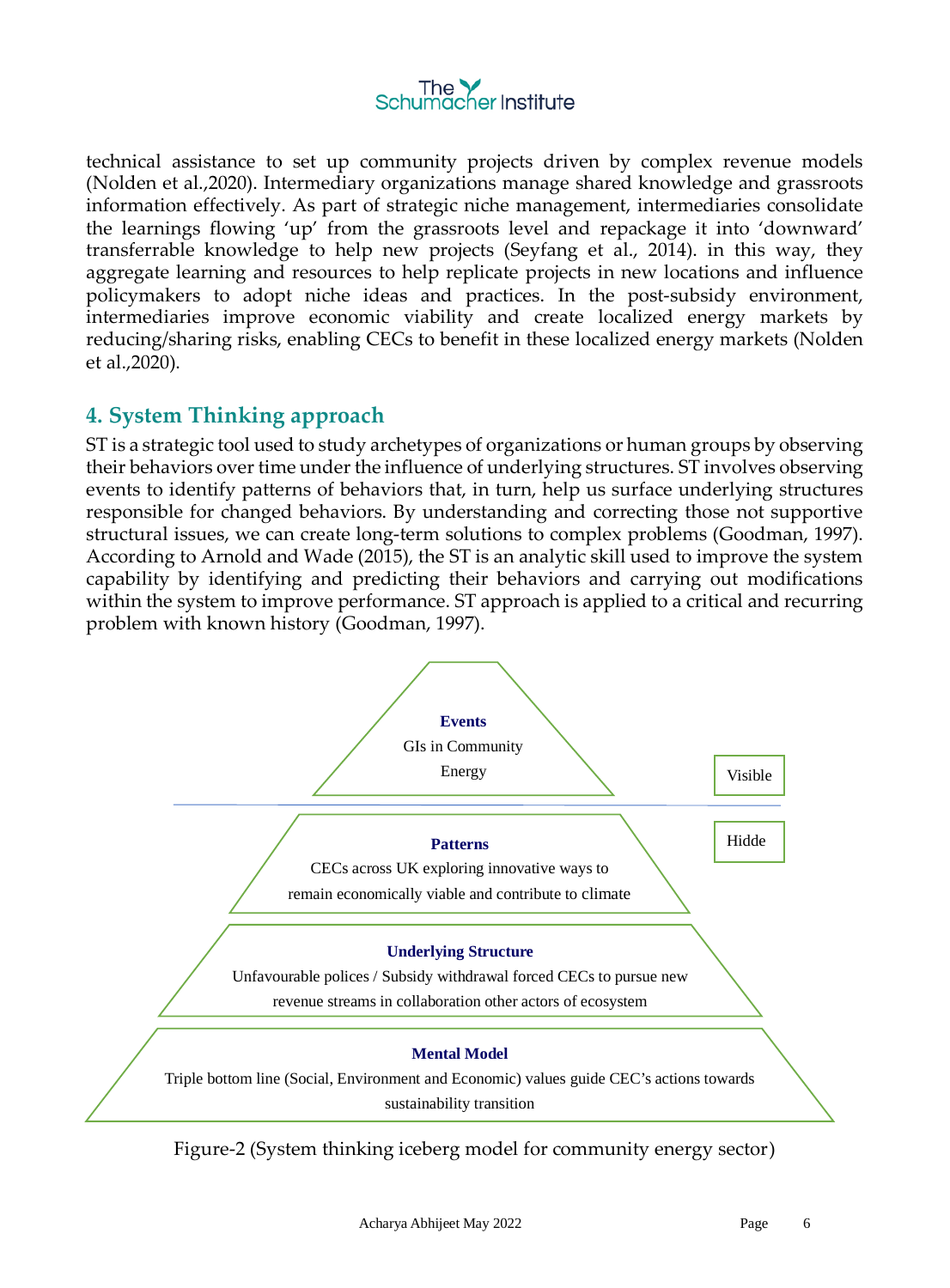

Proponents of ST have highlighted limitations in conventional or myopic thinking, which is based on reductionism, and argued it is ineffective in solving complex problems. According to Reynolds and Holwell (2020), conventional thinking has the following limitations- a) ignores interconnections between variables, b) does not understand how a situation arises, and c) focuses on outcome rather than the process required to resolve the issue. In contrast to reductionist or myopic thinking, which considers humans are separate from nature and need to control it for survival, ST posits humans evolved from nature and are inextricably linked to it (Seibert, 2018). According to Reynolds et al. (2017), ST provides a space for experimentation and innovations through conversation and cooperation required for sustainable development goals. Therefore, ST is the ideal problem-solving tool for sustainability. ST looks into the future, thinks beyond the present, values collectiveness between humans and non-humans, and scans deeper below the surface to understand underlying things (Seibert, 2018).

### **5. Discussion**

This paper discerns emerging patterns and analyzes underlying issues and mental model leading to grassroots innovations in the UK's community energy sector using the ST iceberg model (Figure-2). By identifying and discussing underlying issues, this paper also makes recommendations for necessary corrections to support the community energy sector's growth across the UK and enable them to play an effective role in sustainability transition and climate action. According to UK Government's net-zero strategy (2021), 424 active CECs across the UK have the potential to contribute to a net-zero future if appropriately supported; the CECs can generate 5,270 MW, support 8,700 jobs and add £1.8 billion to the economy each year. Like other EU countries such as Germany, Denmark, and the Netherlands, in the wake of the climate emergency, the UK also witnessed an increased interest in community movement intending to set up local energy systems and provide energy justice through locally embedded innovative and entrepreneurial practices.

In the last five years, CECs have been moving away from subsidy and FIT-based business models to innovative business models entrepreneurially inclined and driven by shared knowledge. Large scale solar farms in partnership with private developers to increase the volume of operation and Power Purchase Agreements (PPA) with local authorities to have a long-term revenue stream are among new business models being practiced by CECs across the UK (Nolden et al., 2020). Faced with upscaling barriers and the high cost of capital funds, CECs reorient themselves in innovative institutional arrangements. The new organizational forms such as split structures and networks of organizations are evident in UK's community energy sector. In this split structure, community groups own local assets, while the asset manager, usually a CIC organization, takes up governance and energy generation (Community Energy England, 2018). Another innovative organizational form in the UK represents a network of organizations consisting of several community groups; these help communities set up their energy cooperatives, arrange capital funds, and provide business support services (Caramizaru & Uihlein, 2020). These institutional arrangements help CECs distribute their risks and remain profitable (Caramizaru & Uihlein, 2020). Such hybrid institutional forms have emerged as a preferred choice in the UK (Hewitt et al., 2019).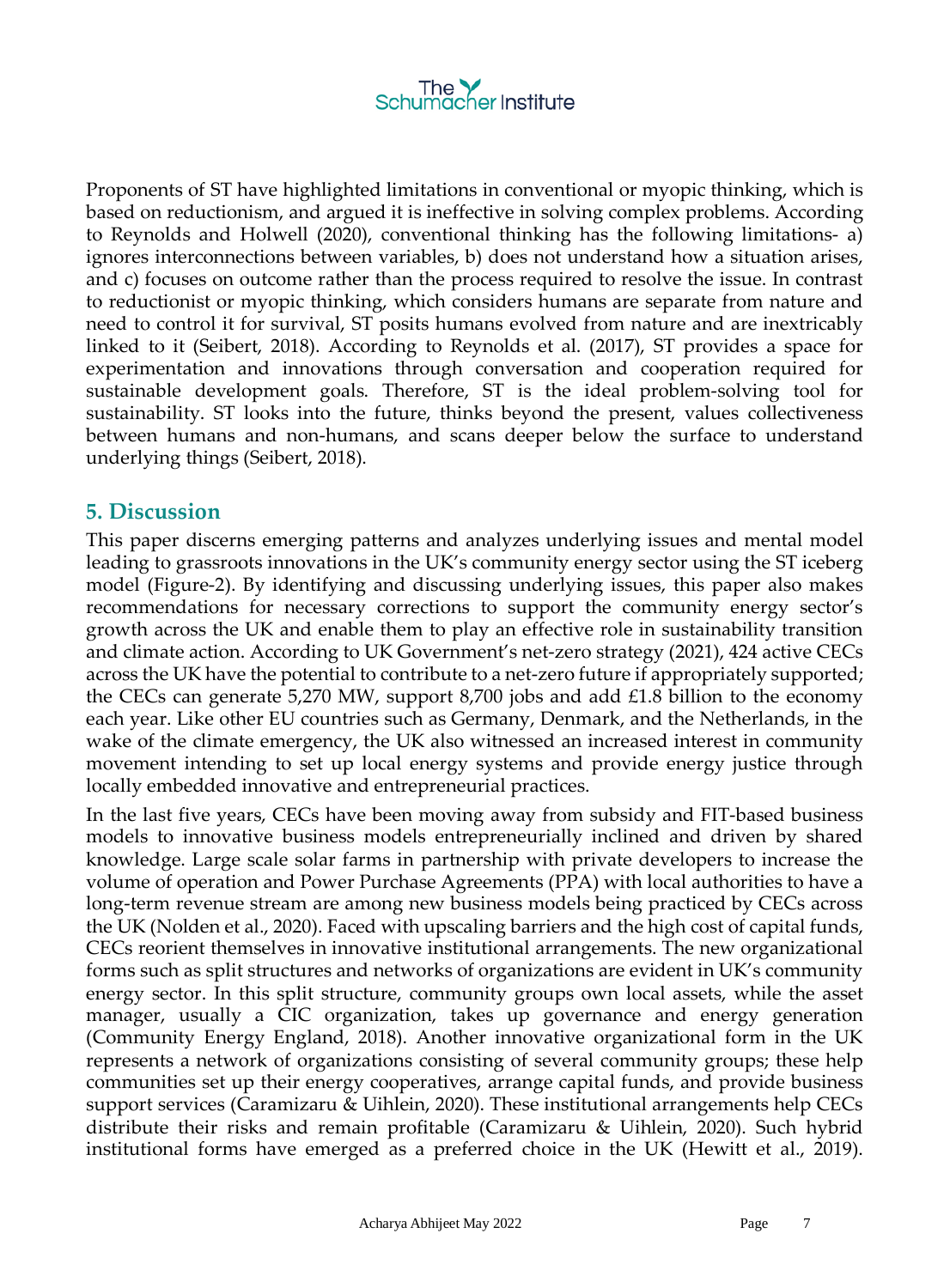

### Emerging GI patterns across the UK are shown in table 1.

#### Table 1 (Emerging patterns across the UK)

| <b>Grassroots Innovation-Patterns</b> |                                                                                        |  |  |
|---------------------------------------|----------------------------------------------------------------------------------------|--|--|
| <b>New Organization forms</b>         |                                                                                        |  |  |
|                                       | Split structure (anchor asset owned by communities / asset manager a CIC organization) |  |  |
|                                       | 2. Networked organizations (community groups connected)                                |  |  |
| 3.                                    | Shared ownerships (community groups and private developers)                            |  |  |
|                                       |                                                                                        |  |  |
| <b>New Business Models</b>            |                                                                                        |  |  |
|                                       | 1. Commercial scale solar farms in partnership with private developers                 |  |  |
|                                       | 2. PPA contracts at pre-agreed tariff with local authorities / schools                 |  |  |
|                                       | 3. Local energy clubs to aggregate local renewable energy within communities           |  |  |
|                                       | 4. EV charging infrastructure                                                          |  |  |
|                                       | 5. Shared low carbon transportation within communities                                 |  |  |
|                                       |                                                                                        |  |  |
| <b>New Ways to Raise Capital</b>      |                                                                                        |  |  |
|                                       | 1. Exploring crowdfunding platforms                                                    |  |  |
|                                       | Collaborating with banks to attract small investors in community projects              |  |  |

European countries saw the onset of the community energy movement in the 1990s; however, its growth remains asymmetric among different European countries, mainly due to countryspecific policies and energy market configuration (Hewitt et al., 2019). Around 3500 energy communities are active across Europe, most of them located in Germany (1700), Denmark (700), Netherlands (500), and the UK (400+) (Caramizaru & Uihlein, 2020). Germany and Denmark have decentralized and support-oriented policies for community energy sectors to develop a coordinated energy market for community groups. In Contrast, the UK, and the Netherlands, driven by neo-liberal ideas, develop market-driven policies and expect community groups to be innovative and enterprising to survive in the competitive market (Creamer et al., 2018). Denmark and Germany have decentralized institutional arrangements and involve community groups in policy making as part of bottom policy support compared to the UK, which considers top-down policymaking. The centralized institutional arrangements and competitive energy markets are the main barriers to the UK's community energy sector growth (Simcock, Willis & Capener, 2016).

With a focus on energy transition targets, the UK used market-driven instruments such as Renewable Obligations (RO) and Contract for Difference (CfD) to develop large-scale renewable energy systems. Such instruments were beneficial to big energy companies having larger generation capacity and higher risk appetite (Strachan et al., 2015). In contrast, marketdriven policy instruments are not beneficial to community groups. CECs do not high capital funds and usually have a lower generation capacity (below 5 MW) and lower risk appetite (Curtin et al., 2018). Another barrier is policy gaps due to the centralized and top-down policymaking in the UK. As part of grassroots initiatives toward energy transition, the local authorities and city councils take up bottom-up initiatives to fill in top-down policy gaps. As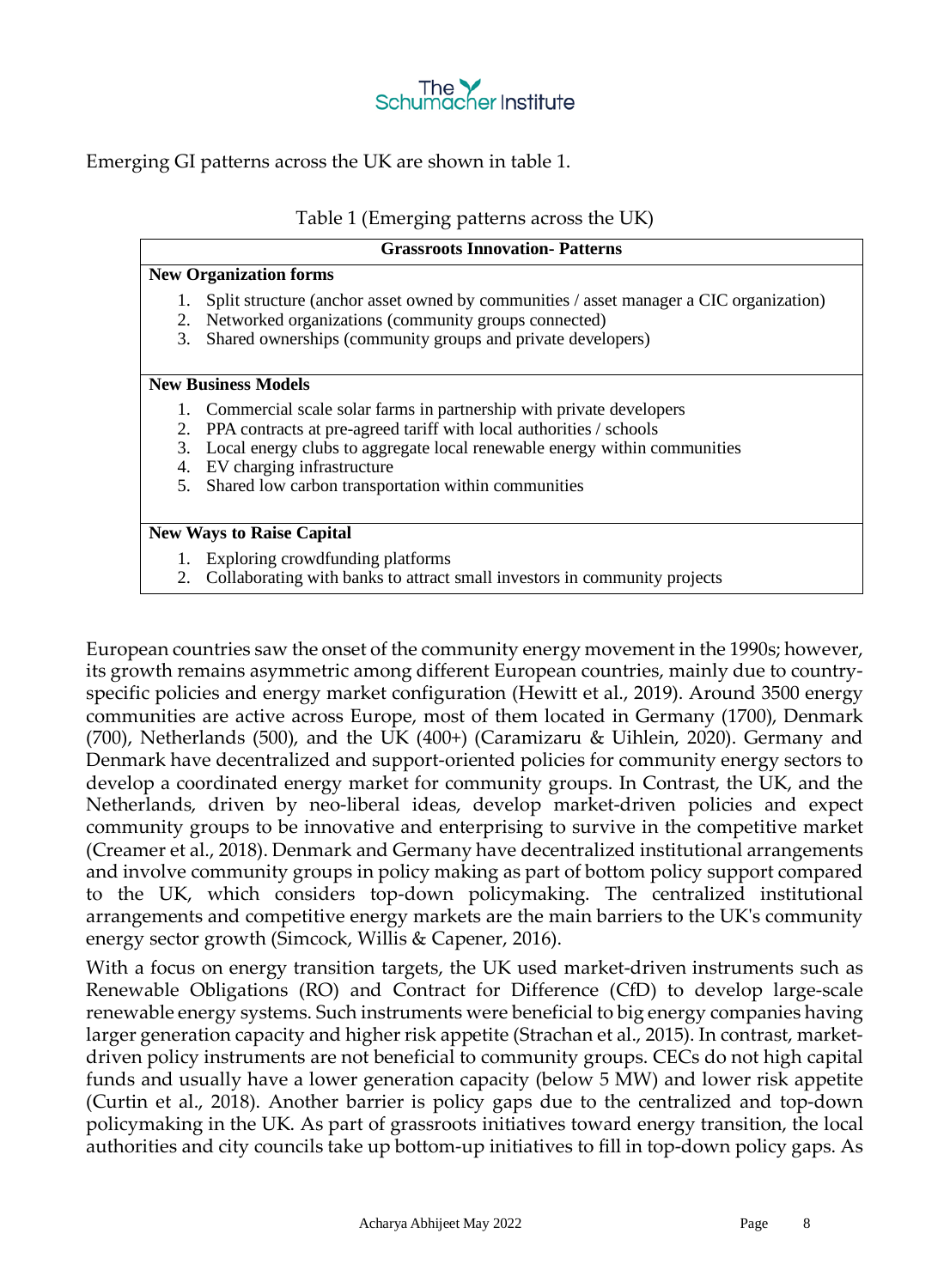# The **Y**<br>Schumacher Institute

local authorities are knowledgeable about local issues and available resources, therefore can effectively support bottom-up initiatives (Caramizaru & Uihlein, 2020). The underlying structure covering UK's community energy sector's challenges and barriers are shown in table 2.

Table-2 (Underlying Structure)

| <b>Grassroots Innovation- Underlying Structure</b> |                                                                                                                                                                                                 |  |  |
|----------------------------------------------------|-------------------------------------------------------------------------------------------------------------------------------------------------------------------------------------------------|--|--|
| Centralized & top-down policy making               |                                                                                                                                                                                                 |  |  |
|                                                    | 1. Centralized institutional arrangements<br>2. Policy gaps (incoherent policies for community energy)<br>3. Withdrawal of subsidies / FIT incentives                                           |  |  |
| <b>Market driven policies</b>                      |                                                                                                                                                                                                 |  |  |
|                                                    | High entry barrier to energy market due to market-based instruments<br>Higher cost of raising capital<br>3. Markert failures due to negative externalities (Competing with fossil-based energy) |  |  |
| Shortage of skilled professionals                  |                                                                                                                                                                                                 |  |  |
| 2.                                                 | 1. Lack of business acumen<br>No prior energy sector experience                                                                                                                                 |  |  |

CECs are mission-led and locally focused, and the altruistic values of individual members drive community energy activities. In their offerings, CECs bring positive social changes to their local communities and create multiplying impacts by re-investing their profits back into society. CECs focus on providing cheap and sustainable energy to local communities and take up a wide range of initiatives to change citizen behaviors on energy use and climate actions. Researchers have used a sustainable entrepreneurship framework based on a triple bottom line approach to study community energy actions and motives. Acharya (2020) used the sustainable entrepreneurship framework to study UK's community energy sector and found that CECs are mission-led not-for-profit organizations that aim to maximize social, environmental, and economic values through citizen engagement. Using the qualitative case study method, Acharya (2020) identified five themes that CECs use to maximize social, environmental, and economic values are (a) purpose-driven aim to multiply social impacts, (b) collaborative, (c) opportunity realizing, (d) growth-focused, and (e) innovative. In the UK, CECs set up community benefit funds and re-invested a portion of their profit back to local communities to bring about positive social changes by promoting low carbon technologies and energy efficiency practices (Community Energy England, 2018). Community benefit funds increase awareness of energy conservation and are used in energy efficiency upgrades for community buildings (Community Energy England, 2019). A mental model for CEC's actions and behaviors driven by a triple bottom line approach of social, environmental, and economic value creation is shown in table 3.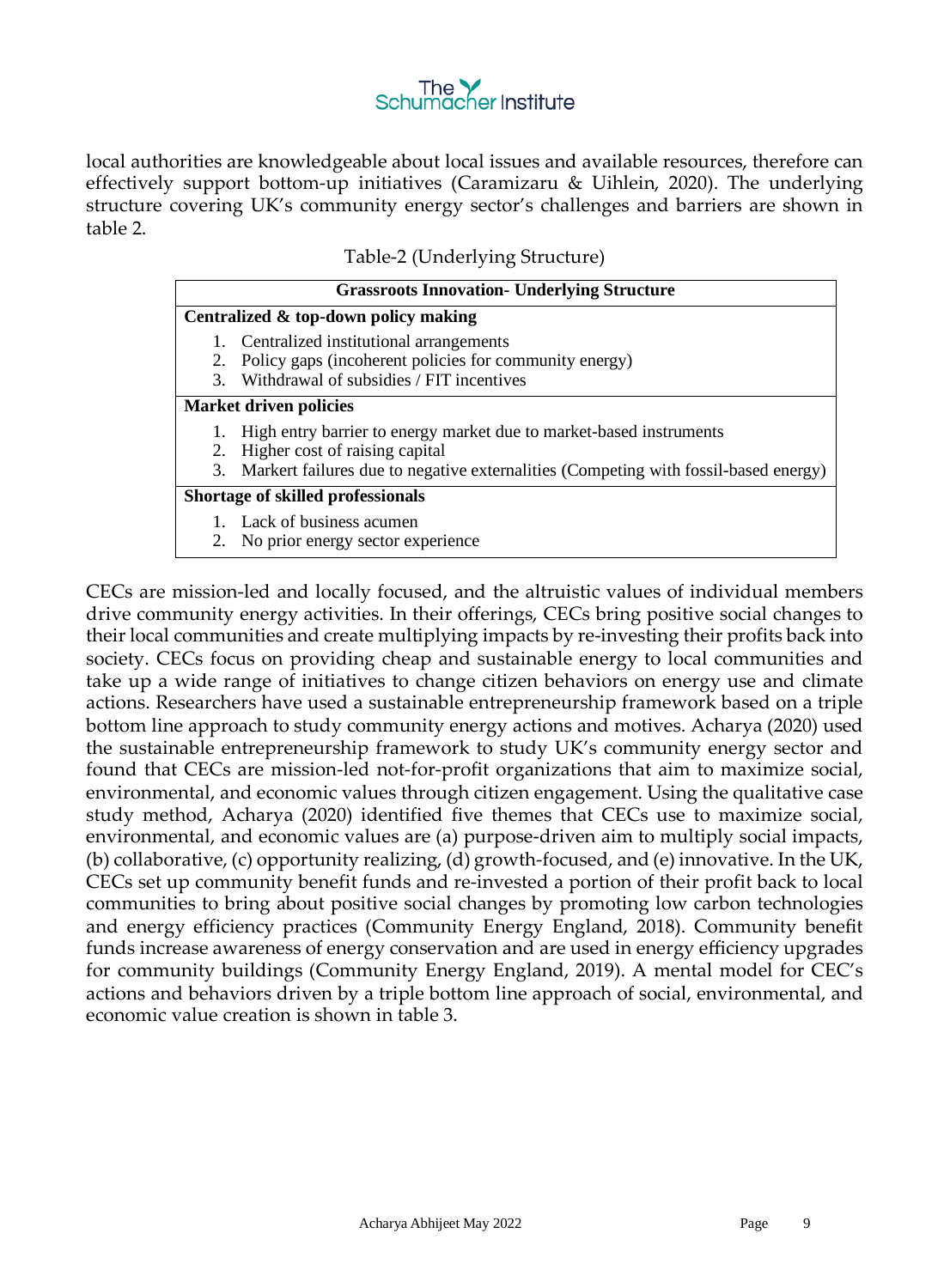

### Table-3 (Mental Model)

| <b>Grassroots Innovation- Mental Model</b> |                                                                                                                                                                                          |  |
|--------------------------------------------|------------------------------------------------------------------------------------------------------------------------------------------------------------------------------------------|--|
| <b>Social values</b>                       |                                                                                                                                                                                          |  |
| 1.<br>2.                                   | Provide democratically governed energy systems<br>Setup community energy funds to multiplying social impacts<br>3. Increase awareness on low-carbon lifestyle<br>4. Address fuel poverty |  |
| <b>Environmental values</b>                |                                                                                                                                                                                          |  |
| 3.                                         | 1. Generate renewable energy<br>2. Contribute to climate actions<br>Work on energy conservation and energy efficiency                                                                    |  |
| <b>Economic valves</b>                     |                                                                                                                                                                                          |  |
|                                            | 1. Provide low-cost electricity and avoid grid dependency                                                                                                                                |  |

2. Retain energy revenue within the community

### **6. Conclusion**

This paper discerned emerging GIs patterns and analyzed underlying issues and mental model leading to GIs within the UK's community energy sector. The paper highlighted emerging GI patterns across the UK, covering innovative and entrepreneurial activities such as new organizational forms, innovative business models, and new ways to raise low-cost capital. The paper discussed the importance of an innovation ecosystem where CECs, with the help of intermediary organizations, collaborate with other ecosystem actors, including universities, social enterprise banks, technology partners, private developers, and local authorities. The paper identifies underlying issues such as a) centralized and top-down policymaking, b) market-driven policies, and c) shortage of skilled professionals are the main barriers impacting the growth of CECs in the UK. By acknowledging the mental model for CEC's actions based on a triple bottom line approach of social, environmental, and economic value creation, the paper makes three recommendations to create a more conducive environment for GIs to thrive and upscale. First, the UK government should adopt a decentralized approach to community energy policymaking. Second, policymakers should involve local authorities, intermediaries, and other ecosystem actors in decision-making to avoid incoherence and policy gaps. Third, use the community energy sector as a vehicle to connect with local communities as part of the long-term net-zero strategy.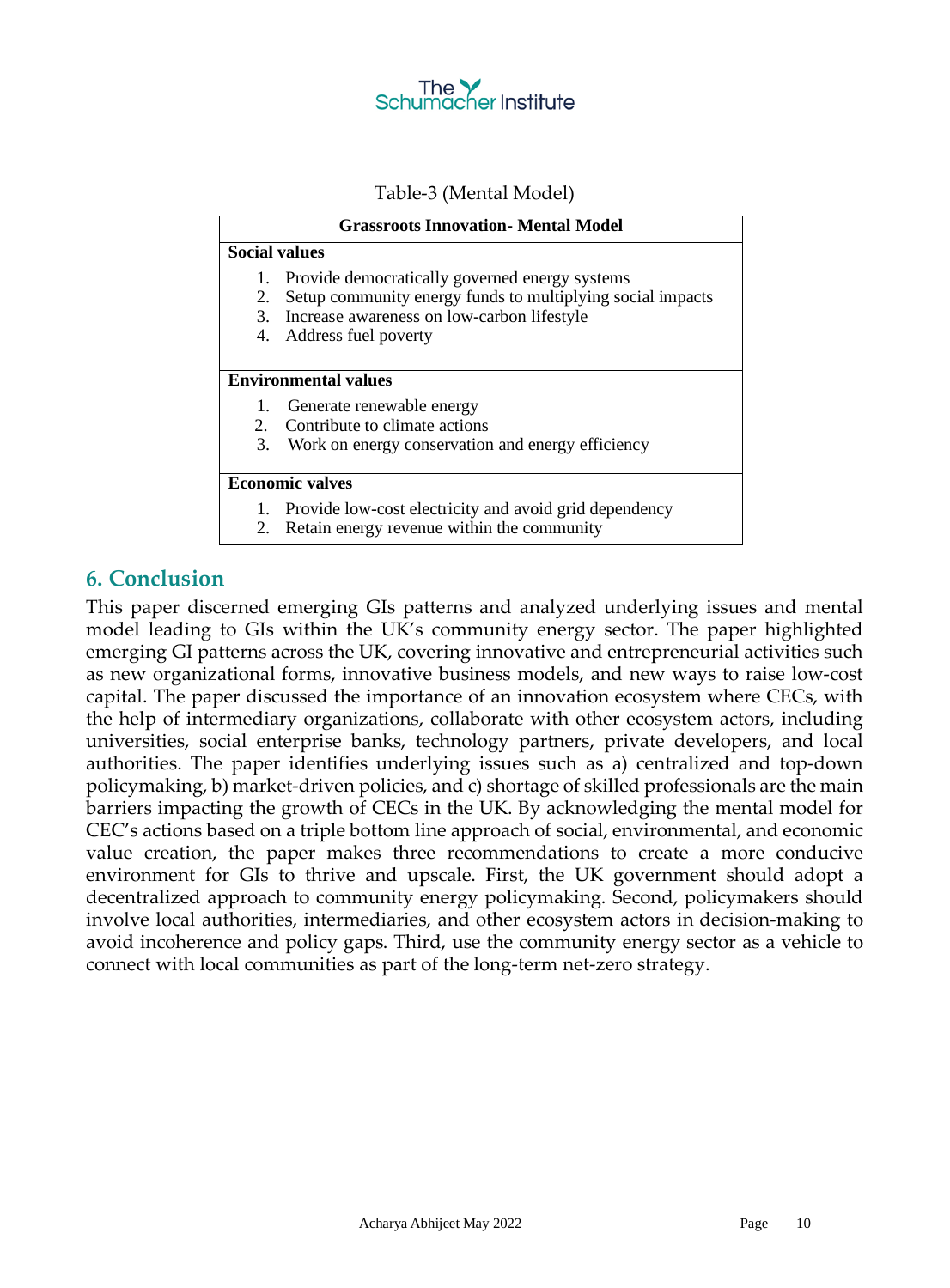

#### **References:**

- Acharya, A. (2020). Strategies to Create Value Through Innovative Business Models for Community Energy (Doctoral dissertation, Walden University).
- Acharya A, & Cave L.A. (2020) Feed-in-Tariff Removal in UK's Community Energy: Analysis and Recommendations for Business Practices. Journal of Sustainable Development,13(4):1-14. https://doi.org[/10.5539/jsd.v13n4p1](https://doi.org/10.5539/jsd.v13n4p1)
- Arnold, R. D., & Wade, J. P. (2015). A definition of systems thinking: A systems approach. Procedia computer science, 44, 669-678. https://doi.org/10.1016/j.procs.2015.03.050
- Becker, S., Kunze, C., & Vancea, M. (2017). Community energy and social entrepreneurship: Addressing purpose, organisation and embeddedness of renewable energy projects. Journal of Cleaner Production, 147(1), 25-36. https://doi.org/10.1016/j.jclepro.2017.01.048
- Braunholtz-Speight, T., Mander, S., Hannon, M., Hardy, J., McLachlan, C., Manderson, E., & Sharmina, M. (2018). Evolution of community energy in the UK. Retrieved from http://www.ukerc.ac.uk
- Bush, R. E., Bale, C. S., Powell, M., Gouldson, A., Taylor, P. G., & Gale, W. F. (2017). The role of intermediaries in low carbon transitions–empowering innovations to unlock district heating in the UK. Journal of cleaner production, 148, 137-147. https://doi.org/10.1016/j.jclepro.2017.01.129
- Caramizaru, A., & Uihlein, A. (2020). Energy Communities: An Overview of Energy and Social Innovation. JRC Science for Policy Report JRC119433. https://doi.org/10.2760/180576
- Chan, B. (2018). Planning Sustainable Smart Cities with the Smart City Ecosystem Framework. Strategy of things.
- Community Energy England. (2018). Community energy state of the sector 2018 full report. Retrieved from https://communityenergyengland.org/pages/state-of-the-sector-report-2018/
- Community Energy England. (2019). Community energy state of the sector 2019 full report. Retrieved from https://communityenergyengland.org/news/community-energy-stateof-the-sector-report-2019
- Community Energy England. (2020). Community energy state of the sector 2020 full report. Retrieved from https://communityenergyengland.org/files/document/484/1615989181\_CommunityEne rgy-StateoftheSector2020Report.pdf
- Creamer, E., Eadson, W., van Veelen, B., Pinker, A., Tingey, M., Braunholtz-Speight, T., ... Lacey-Barnacle, M. (2018). Community energy: Entanglements of community, state, and private sector. Geography Compass, 12(7), 1-16. https://doi.org/10.1111/gec3.12378
- Curtin, J., McInerney, C., & Johannsdottir, L. (2018). How can financial incentives promote local ownership of onshore wind and solar projects? Case study evidence from Germany, Denmark, the UK and Ontario. Local Economy, 33(1), 40-62. https://doi.org/10.1177/0269094217751868
- Feola, G., & Nunes, R. (2014). Success and failure of grassroots innovations for addressing climate change: The case of the Transition Movement. Global Environmental Change, 24, 232-250. https://doi.org/10.1016/j.gloenvcha.2013.11.011
- Goodman, M. (1997). Systems thinking: What, why, when, where, and how. The systems thinker, 8(2), 6-7.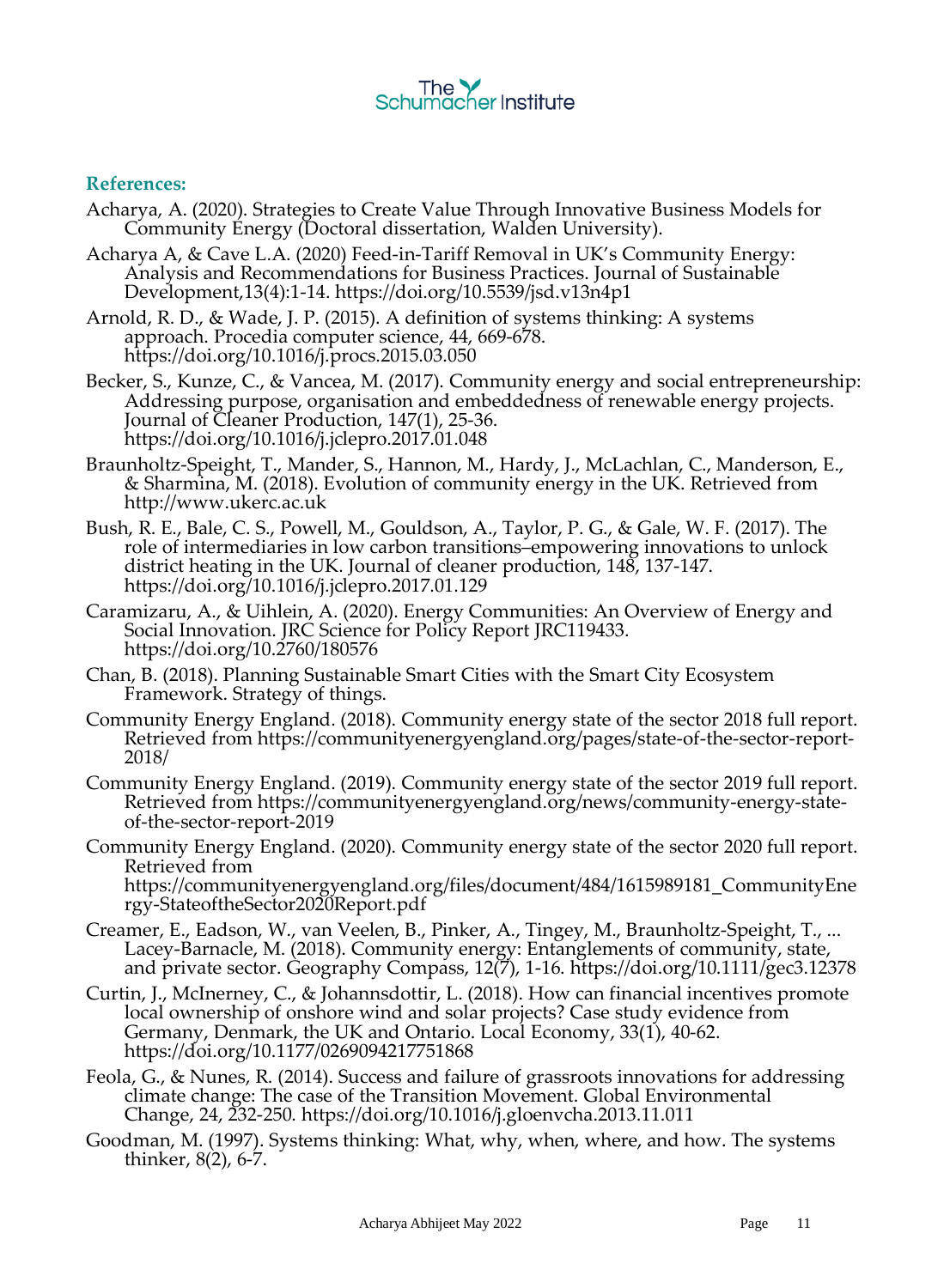

Granstrand, O., & Holgersson, M. (2020). Innovation ecosystems: A conceptual review and a new definition. Technovation, 90, 102098. https://doi.org/10.1016/j.technovation.2019.102098

Gupta, A. K. (2013). Tapping the entrepreneurial potential of grassroots innovation.

- Hiteva, R., & Sovacool, B. (2017). Harnessing social innovation for energy justice: A business model perspective. Energy Policy, 107, 631-639. doi[:10.1016/j.enpol.2017.03.056](https://doi.org/10.1016/j.enpol.2017.03.056)
- Hewitt, R. J., Bradley, N., Baggio Compagnucci, A., Barlagne, C., Ceglarz, A., Cremades, R., ... & Slee, B. (2019). Social innovation in community energy in Europe: A review of the evidence. Frontiers in Energy Research, 7(31), 1-27. https://doi.org/10.3389/fenrg.2019.00031
- Hossain, M. (2016). Grassroots innovation: A systematic review of two decades of research. Journal of Cleaner Production, 137, 973-981. http://dx.doi.org/10.1016/j.jclepro.2016.07.140
- Huh, T., Yoon, K. Y., & Chung, I. R. (2019). Drivers and ideal types towards energy transition: Anticipating the futures scenarios of OECD countries. International Journal of Environmental Research and Public Health, 16(8), 1-16. https://doi.org/10.3390/ijerph16081441
- Nolden, C., Barnes, J., & Nicholls, J. (2020). Community energy business model evolution: A review of solar photovoltaic developments in England. Renewable and Sustainable Energy Reviews, 122, 109722. https://doi.org/10.1016/j.rser.2020.109722
- Reynolds, M., Blackmore, C., Ison, R., Shah, R., & Wedlock, E. (2018). The role of systems thinking in the practice of implementing sustainable development goals. In Handbook of sustainability science and research (pp. 677-698). Springer, Cham. https://doi.org/10.1007/978-3-319-63007-6\_42
- Reynolds, M., & Holwell, S. (2020). Introducing systems approaches. In Systems Approaches to Making Change: A Practical Guide (pp. 1-24). Springer, London.
- Seibert, M. (2018). Systems thinking and how it can help build a sustainable world: A beginning conversation. The Solutions Journal, 9(3).
- Seyfang, G., & Smith, A. (2007). Grassroots innovations for sustainable development: Towards a new research and policy agenda. Environmental politics, 16(4), 584-603. https://doi.org/10.1080/09644010701419121
- Seyfang, G., Hielscher, S., Hargreaves, T., Martiskainen, M., & Smith, A. (2014). A grassroots sustainable energy niche? Reflections on community energy in the UK. Environmental Innovation and Societal Transitions, 13(1), 21-44. https://doi.org/10.1016/j.eist.2014.04.004
- Simcock N, Willis R, & Capener P. (2016). Cultures of Community Energy. International case studies, Lancaster Environment Centre, Lancaster University. Retrieved from https://www.thebritishacademy.ac.uk/documents/137/CoCE\_International\_Case\_Studi es\_online.pdf
- Smith, A. (2016). Alternative technology niches and sustainable development: 12 years on. Innovation: Management, Policy & Practice, 18, 485-488. https://doi.org/10.1080/14479338.2016.1241153
- Smith, A., Hargreaves, T., Hielscher, S., Martiskainen, M., & Seyfang, G. (2016). Making the most of community energies: Three perspectives on grassroots innovation. Environment and Planning A, 48, 407-432. https://doi.org/10.1177/0308518X15597908
- Strachan, P. A., Cowell, R., Ellis, G., Sherry-Brennan, F., & Toke, D. (2015). Promoting community renewable energy in a corporate energy world. Sustainable Development,